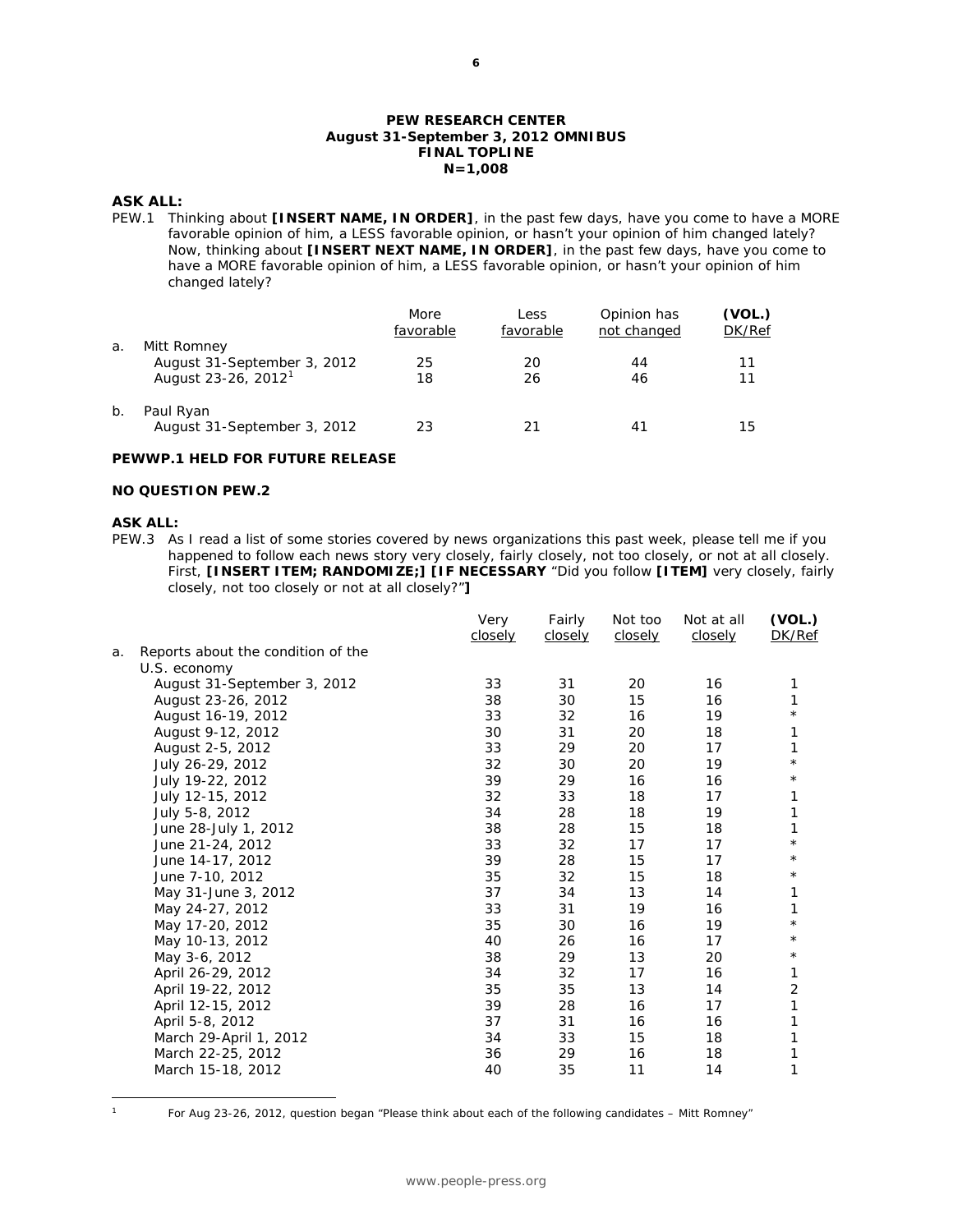# **PEW.3 CONTINUED…**

|                              | Very    | Fairly  | Not too | Not at all | (VOL.)       |
|------------------------------|---------|---------|---------|------------|--------------|
|                              | closely | closely | closely | closely    | DK/Ref       |
| March 8-11, 2012             | 37      | 32      | 14      | 17         | $^\star$     |
| March 1-4, 2012              | 41      | 27      | 15      | 17         | 1            |
| February 23-26, 2012         | 37      | 33      | 14      | 15         | 1            |
| February 16-20, 2012         | 33      | 32      | 16      | 17         | $\mathbf{1}$ |
| February 9-12, 2012          | 42      | 30      | 14      | 13         | 1            |
| February 2-5, 2012           | 38      | 32      | 16      | 13         | 1            |
| January 26-29, 2012          | 35      | 31      | 16      | 19         | $\star$      |
| January 19-22, 2012          | 35      | 30      | 16      | 19         | 1            |
| January 12-15, 2012          | 33      | 32      | 14      | 20         | 1            |
| January 5-8, 2012            | 39      | 31      | 15      | 15         | $\star$      |
| December 15-18, 2011         | 36      | 32      | 14      | 16         | $\mathbf{1}$ |
| December 8-11, 2011          | 41      | 29      | 13      | 16         | 1            |
| December 1-4, 2011           | 40      | 33      | 13      | 13         | $\mathbf{1}$ |
| November 17-20, 2011         | 35      | 33      | 16      | 15         | 1            |
| November 10-13, 2011         | 39      | 31      | 15      | 14         | $\star$      |
| November 3-6, 2011           | 37      | 31      | 15      | 17         | $\mathbf{1}$ |
| October 27-30, 2011          | 38      | 33      | 14      | 15         | $\mathbf{1}$ |
| October 20-23, 2011          | 38      | 32      | 14      | 16         | $\mathbf{1}$ |
| October 13-16, 2011          | 39      | 32      | 14      | 14         | $\star$      |
| October 6-9, 2011            | 43      | 28      | 14      | 14         | 1            |
| September 29-October 2, 2011 | 46      | 26      | 14      | 14         | $\star$      |
| September 22-25, 2011        | 44      | 33      | 11      | 11         | $\star$      |
| September 8-11, 2011         | 40      | 30      | 15      | 14         | 1            |
| September 1-4, 2011          | 44      | 30      | 11      | 15         | $\star$      |
| August 25-28, 2011           | 44      | 28      | 14      | 13         | 1            |
| August 18-21, 2011           | 44      | 29      | 12      | 14         | 1            |
| August 4-7, 2011             | 46      | 30      | 11      | 13         | 1            |
| July 28-31, 2011             | 43      | 30      | 13      | 13         | $\star$      |
| July 21-24, 2011             | 41      | 32      | 13      | 13         | $\mathbf{1}$ |
| July 14-17, 2011             | 41      | 30      | 14      | 14         | 1            |
| July 7-10, 2011              | 36      | 30      | 15      | 18         | $\mathbf{1}$ |
| June 30-July 3, 2011         | 38      | 32      | 13      | 16         | 1            |
| June 23-26, 2011             | 37      | 29      | 15      | 19         | $\star$      |
| June 16-19, 2011             | 39      | 33      | 14      | 13         | $\star$      |
| June 9-12, 2011              | 39      | 30      | 15      | 16         | 1            |
| June 2-5, 2011               | 35      | 34      | 17      | 14         | $\star$      |
| May 19-22, 2011              | 33      | 34      | 17      | 16         | $\star$      |
| May 12-15, 2011              | 32      | 32      | 17      | 18         | $\sqrt{2}$   |
| May 5-8, 2011                | 40      | 35      | 15      | 9          | 1            |
| April 21-25, 2011            | 41      | 33      | 12      | 14         | $\star$      |
| April 14-17, 2011            | 44      | 30      | 14      | 12         | 1            |
| April 7-10, 2011             | 46      | 30      | 14      | 10         | $^\star$     |
|                              | 42      | 31      | 16      | 11         | 0            |
| March 31-April 3, 2011       |         |         | 17      | 15         | $^\star$     |
| March 24-27, 2011            | 36      | 32      |         |            | $^\star$     |
| March 17-20, 2011            | 38      | 32      | 17      | 13         | $^\star$     |
| March 10-13, 2011            | 40      | 30      | 16      | 13         |              |
| March 3-6, 2011              | 37      | 31      | 17      | 13         | 1            |
| February 24-27, 2011         | 49      | 29      | 11      | 10         |              |
| February 17-20, 2011         | 35      | 33      | 14      | 17         |              |
| February 10-13, 2011         | 36      | 34      | 13      | 16         |              |
| February 3-6, 2011           | 35      | 37      | 14      | 14         |              |
| January 20-23, 2011          | 37      | 33      | 14      | 15         | 1            |
| January 13-16, 2011          | 37      | 29      | 15      | 18         | 1            |
| January 6-9, 2011            | 39      | 37      | 11      | 12         | 1            |

| -- | .                           |  |  |  |
|----|-----------------------------|--|--|--|
|    | August 31-September 3, 2012 |  |  |  |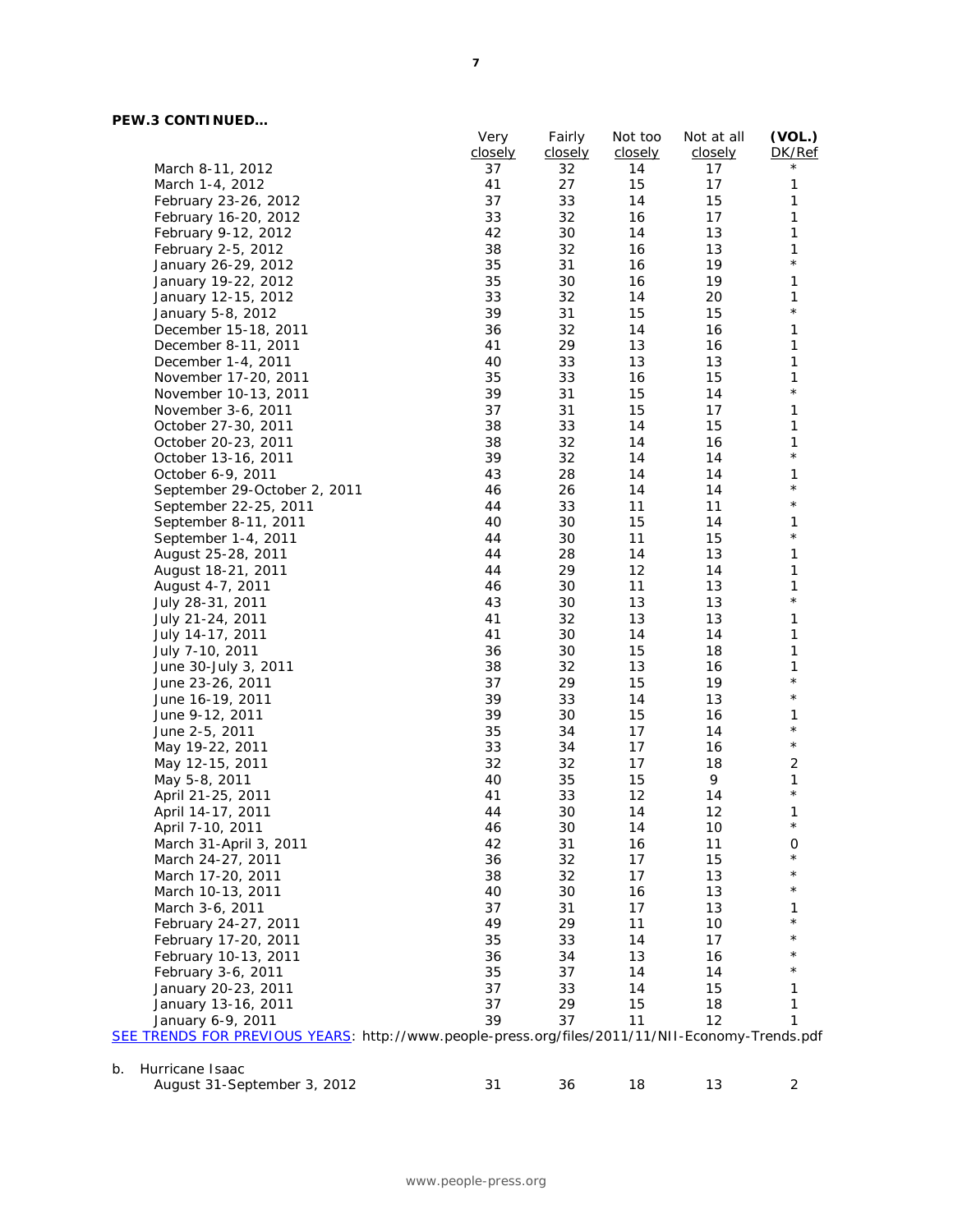## **PEW.3 CONTINUED…**

|    |                                                                      | Very<br>closely | Fairly<br>closely | Not too<br>closely | Not at all<br>closely | (VOL.)<br>DK/Ref    |
|----|----------------------------------------------------------------------|-----------------|-------------------|--------------------|-----------------------|---------------------|
|    | <b>TRENDS FOR COMPARISON</b>                                         |                 |                   |                    |                       |                     |
|    | September 1-4, 2011: The impact of                                   |                 |                   |                    |                       |                     |
|    | Hurricane Irene                                                      | 39              | 33                | 17                 | 10                    | $^\star$            |
|    | August 25-28, 2011: Hurricane Irene                                  | 45              | 26                | 14                 | 15                    | 1                   |
|    | September 2-6, 2010: Hurricane Earl                                  | 28              | 31                | 19                 | 21                    | 1                   |
|    | September 19-22, 2008: Hurricane Ike                                 | 42              | 37                | 16                 | 5                     | $^{\star}$          |
|    | September 12-15, 2008: Hurricane Ike                                 | 50              | 32                | 13                 | 5                     | $\star$             |
|    | September 5-8, 2008: Hanna (Southeast)                               | 34              | 37                | 19                 | 10                    | 0                   |
|    | September 5-8, 2008: Gustav (Gulf coast)                             | 42              | 35                | 17                 | 6                     | $^\star$            |
|    | August 29-31, 2008: Gustav (Gulf coast)                              | 33              | 30                | 23                 | 14                    | $^\star$            |
|    | July 25-28, 2008: Dolly (Texas coast)                                | 19              | 29                | 29                 | 23                    | $^\star$            |
|    | November 2-5, 2007: Noel (Bahamas and                                |                 |                   |                    |                       |                     |
|    | Cuba)                                                                | 11              | 22                | 31                 | 35                    | 1                   |
|    | September 7-10, 2007: Felix and Henriette                            | 14              | 29                |                    |                       |                     |
|    | (Mexico and Central America)<br>August 24-27, 2007: Dean (Mexico and |                 |                   | 29                 | 27                    | 1                   |
|    | Caribbean)                                                           | 18              | 39                | 24                 | 18                    | 1                   |
|    | November, 2005: Wilma (Mexico and                                    |                 |                   |                    |                       |                     |
|    | Florida)                                                             | 34              | 37                | 21                 | 8                     | $^\star$            |
|    | September, 2005: Katrina (New Orleans                                |                 |                   |                    |                       |                     |
|    | and Gulf Coast)                                                      | 70              | 21                | $\overline{7}$     | $\overline{c}$        | $^\star$            |
|    | July, 2005: Recent hurricanes (Gulf coast)                           | 38              | 37                | 17                 | 8                     | $^\star$            |
|    | September, 2003: Isabel                                              | 47              | 28                | 15                 | 10                    | $^\star$            |
|    | Early October, 2002: Recent hurricanes                               |                 |                   |                    |                       |                     |
|    | (Gulf of Mexico and Louisiana)                                       | 38              | 34                | 18                 | 10                    | $^\star$            |
| C. | News about candidates for the 2012                                   |                 |                   |                    |                       |                     |
|    | presidential election                                                |                 |                   |                    |                       |                     |
|    | August 31-September 3, 2012                                          | 29              | 29                | 20                 | 20                    | 1                   |
|    | August 23-26, 2012                                                   | 27              | 31                | 19                 | 22                    | 1                   |
|    | August 16-19, 2012                                                   | 32              | 27                | 19                 | 22                    | 1                   |
|    | August 9-12, 2012                                                    | 27              | 27                | 21                 | 24                    | 1                   |
|    | August 2-5, 2012                                                     | 31<br>25        | 25<br>28          | 19<br>21           | 23<br>25              | 1<br>1              |
|    | July 26-29, 2012<br>July 19-22, 2012                                 | 35              | 22                | 17                 | 25                    | 1                   |
|    | July 12-15, 2012                                                     | 33              | 24                | 20                 | 23                    | $^\star$            |
|    | July 5-8, 2012                                                       | 29              | 26                | 20                 | 25                    | $^\star$            |
|    | June 28-July 1, 2012                                                 | 32              | 24                | 19                 | 25                    | $\star$             |
|    | June 21-24, 2012                                                     | 27              | 30                | 17                 | 25                    | 1                   |
|    | June 14-17, 2012                                                     | 31              | 30                | 15                 | 24                    | $\star$             |
|    | June 7-10, 2012                                                      | 30              | 29                | 16                 | 25                    | 1                   |
|    | May 31-June 3, 2012                                                  | 29              | 28                | 19                 | 23                    | 1                   |
|    | May 24-27, 2012                                                      | 32              | 28                | 16                 | 24                    | 1                   |
|    | May 17-20, 2012                                                      | 31              | 26                | 19                 | 23                    | $^{\star}$          |
|    | May 10-13, 2012                                                      | 34              | 23                | 18                 | 24                    | $^\star$            |
|    | May 3-6, 2012                                                        | 29              | 27                | 19                 | 24                    | $^{\star}$          |
|    | April 26-29, 2012                                                    | 29              | 29                | 18                 | 23                    | 1                   |
|    | April 19-22, 2012                                                    | 29              | 29                | 20                 | 20                    | 1                   |
|    | April 12-15, 2012                                                    | 32              | 28                | 16                 | 23                    | 1                   |
|    | April 5-8, 2012                                                      | 31              | 27                | 18                 | 23                    | $^{\star}$          |
|    | March 29-April 1, 2012                                               | 23              | 29                | 21                 | 27                    | $^{\star}$          |
|    | March 22-25, 2012                                                    | 28              | 28                | 18                 | 25                    | 1                   |
|    | March 15-18, 2012                                                    | 28              | 31                | 17                 | 24                    | $^{\star}$          |
|    | March 8-11, 2012                                                     | 28              | 27                | 21                 | 23                    | $^{\star}$          |
|    | March 1-4, 2012                                                      | 31              | 24                | 20                 | 24                    | 1                   |
|    | February 23-26, 2012                                                 | 28<br>25        | 29<br>29          | 18<br>19           | 24<br>25              | 1<br>$\overline{c}$ |
|    | February 16-20, 2012<br>February 9-12, 2012                          | 35              | 25                | 18                 | 20                    | $\mathbf{1}$        |
|    | February 2-5, 2012                                                   | 30              | 27                | 20                 | 21                    | 1                   |
|    |                                                                      |                 |                   |                    |                       |                     |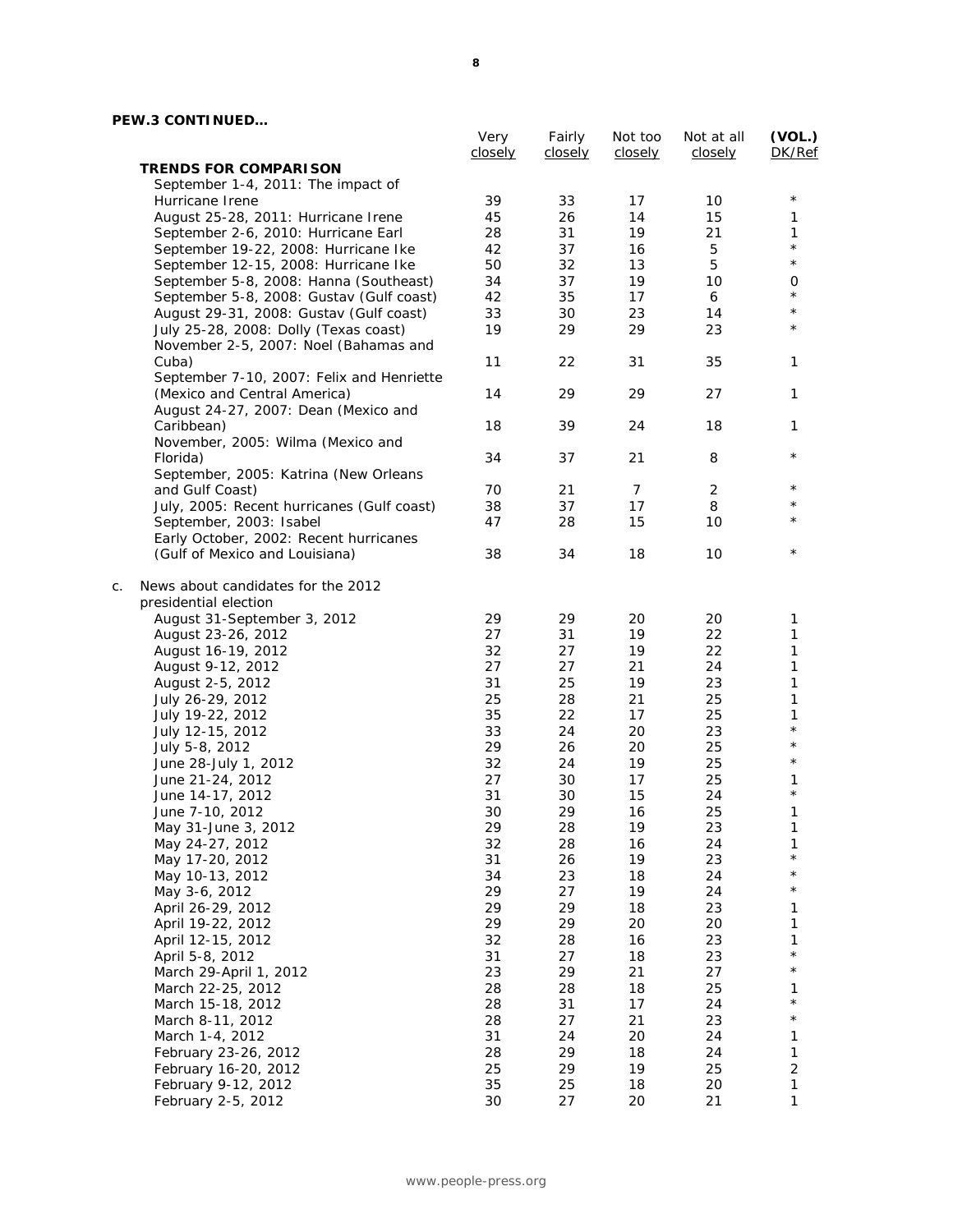|                              | Very    | Fairly  | Not too | Not at all | (VOL.)         |
|------------------------------|---------|---------|---------|------------|----------------|
|                              | closely | closely | closely | closely    | DK/Ref         |
| January 26-29, 2012          | 28      | 30      | 21      | 21         | 1              |
| January 19-22, 2012          | 28      | 30      | 17      | 24         | $\star$        |
| January 12-15, 2012          | 29      | 29      | 18      | 23         | 1              |
| January 5-8, 2012            | 29      | 30      | 16      | 25         | $\star$        |
| December 15-18, 2011         | 26      | 24      | 20      | 29         | 1              |
| December 8-11, 2011          | 27      | 27      | 18      | 28         | $\star$        |
| December 1-4, 2011           | 25      | 28      | 20      | 26         | 1              |
| November 17-20, 2011         | 24      | 31      | 21      | 23         | 1              |
| November 3-6, 2011           | 22      | 31      | 20      | 26         | 1              |
| October 27-30, 2011          | 21      | 26      | 21      | 30         | 1              |
| October 20-23, 2011          | 21      | 28      | 22      | 28         | 1              |
| October 13-16, 2011          | 26      | 29      | 22      | 23         | 1              |
| October 6-9, 2011            | 25      | 25      | 23      | 27         | 1              |
| September 29-October 2, 2011 | 27      | 26      | 21      | 25         | $\star$        |
| September 22-25, 2011        | 25      | 26      | 23      | 25         | 1              |
| September 15-18, 2011        | 24      | 28      | 21      | 27         | 1              |
| September 8-11, 2011         | 22      | 26      | 21      | 31         | $\star$        |
| September 1-4, 2011          | 22      | 23      | 22      | 32         | 1              |
| August 25-28, 2011           | 22      | 22      | 22      | 33         | 1              |
| August 18-21, 2011           | 27      | 26      | 19      | 28         | 1              |
| August 11-14, 2011           | 19      | 24      | 20      | 36         | 1              |
| August 4-7, 2011             | 18      | 21      | 22      | 37         | 1              |
| July 28-31, 2011             | 17      | 27      | 21      | 35         | 1              |
| July 21-24, 2011             | 17      | 22      | 28      | 32         | $\star$        |
| July 14-17, 2011             | 18      | 26      | 27      | 28         | 1              |
| July 7-10, 2011              | 16      | 23      | 27      | 33         | 1              |
| June 30-July 3, 2011         | 21      | 28      | 24      | 25         | $\overline{2}$ |
| June 23-26, 2011             | 19      | 26      | 24      | 31         | $\star$        |
| June 16-19, 2011             | 23      | 29      | 23      | 25         | $^{\star}$     |
| June 9-12, 2011              | 18      | 30      | 22      | 30         | 1              |
| June 2-5, 2011               | 21      | 31      | 22      | 26         | $\star$        |
| May 26-29, 2011              | 20      | 27      | 24      | 28         | $\star$        |
| May 19-22, 2011              | 15      | 27      | 24      | 32         | 1              |
| May 12-15, 2011              | 15      | 22      | 26      | 35         | 1              |
| May 5-8, 2011                | 16      | 24      | 27      | 32         | 1              |
| April 21-25, 2011            | 18      | 26      | 23      | 32         | 1              |
| April 14-17, 2011            | 20      | 23      | 29      | 27         | 1              |
| March 24-27, 2011            | 13      | 19      | 26      | 41         | 1              |
| March 10-13, 2011            | 15      | 21      | 26      | 38         | 0              |
| February 10-13, 2011         | 16      | 19      | 24      | 40         | $\star$        |
| February 3-6, 2011           | 15      | 20      | 23      | 42         | $\star$        |
|                              |         |         |         |            |                |

[SEE TRENDS FOR PREVIOUS YEARS:](http://www.people-press.org/files/2011/11/NII-Election-Trends.pdf) http://www.people-press.org/files/2011/11/NII-Election-Trends.pdf

## **NO QUESTION PEW.4**

### **ASK ALL:**

PEW.5 Thinking about the Republican convention in Tampa, how much of the convention coverage did you watch? Did you watch all or most of the coverage, some of it, just a little, or none of it?

|              |                           | Republican | Democratic |
|--------------|---------------------------|------------|------------|
|              |                           | Convention | Convention |
| Aug 31-Sep 1 |                           | Sep 5-8    | Aug 29-31  |
| 2012         |                           | 2008       | 2008       |
| 17           | All or most               | 23         | 22         |
| 21           | Some of it                | 33         | 24         |
| 21           | Just a little             | 23         | 25         |
| 40           | None of it                | 21         | 29         |
|              | Don't know/Refused (VOL.) | $^\star$   | $^\star$   |
|              |                           |            |            |